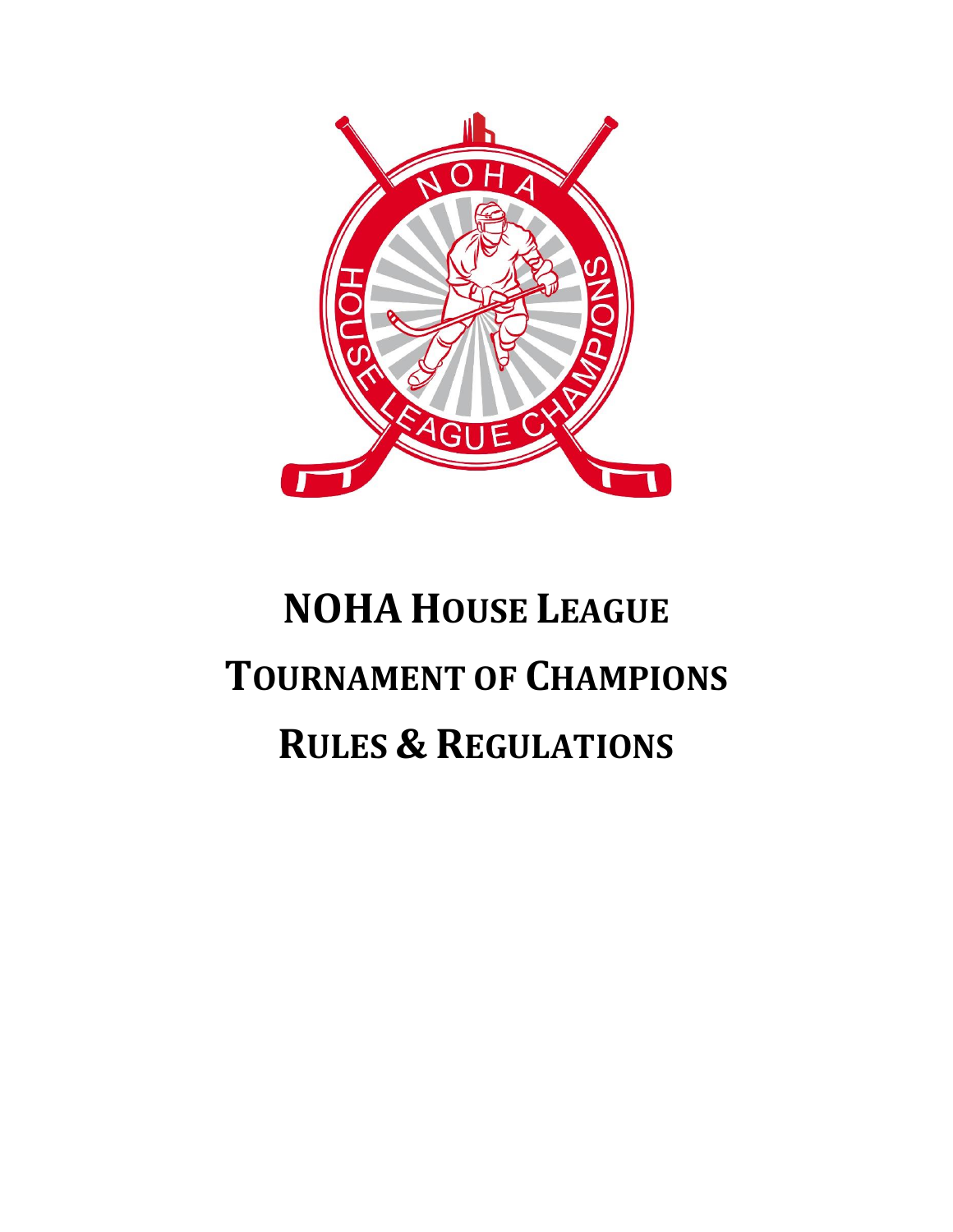

## **TABLE OF CONTENTS**

| Hosting a Tournament of Champions |          | 3              |
|-----------------------------------|----------|----------------|
| Tournament Host Responsibilities  |          | $\overline{4}$ |
| <b>Team Application</b>           |          | 5              |
| <b>NOHA Responsibilities</b>      | $\cdots$ | 6              |
| <b>Officials</b>                  |          | 6              |
| <b>Tournament Rules</b>           |          | 7              |
| Opening & Closing Ceremonies      |          | 9              |
| OHF Championships                 |          | 9              |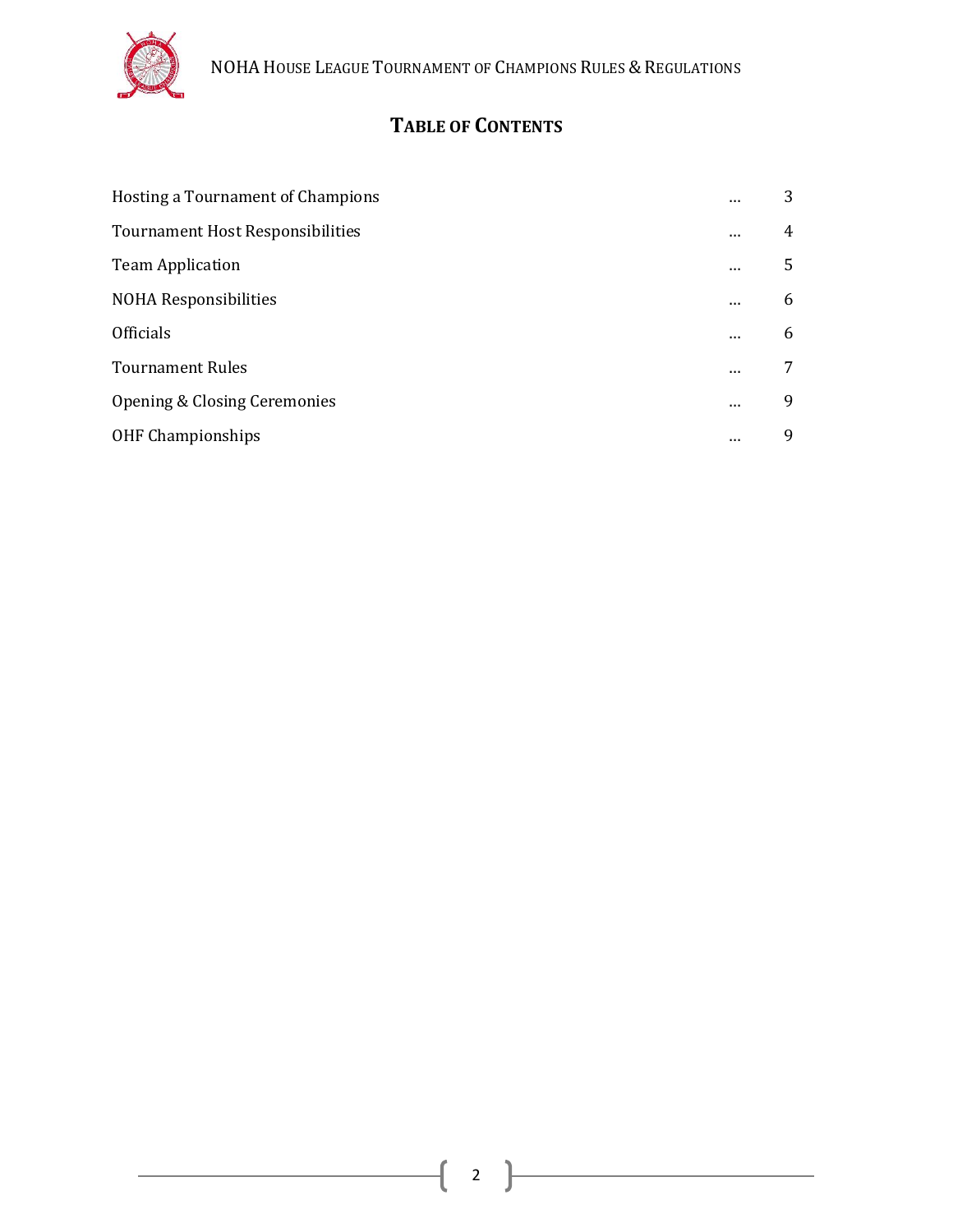

## **HOSTING A TOURNAMENT OF CHAMPIONS**

#### **Application Process**

1. Requests to Host will be received at the NOHA Office until **October 25th**. Associations must be in good standing with the NOHA. Find the application form on the NOHA Website.

2. Hosts will be selected by the NOHA Playoff Committee at the September Board Meeting. Applicants will be notified the following Monday. Hosts must confirm their acceptance, the tournament arena, and contact by **November 10th**.

3. All Hosts must complete an Information Package that will be sent by the NOHA Office which must be returned by **December 1st** .

#### **Schedules**

1. After December 1st, Hosts will be forwarded the final Team List, a Schedule Template, and Scheduling Guidelines. Any requested time or position changes must be forwarded to the Playoffs Chairperson and NOHA Office for approval.

2. Schedules must be approved by the NOHA Council Director and forwarded to the Playoffs Chairperson and NOHA Office by **January 30th.** If Hosting more than one Tournament, an overall schedule must accompany individual schedules.

3. Schedules will be approved by the Playoff Committee within 7 days of receipt. If schedules are not received by January 30th, the Playoff Committee will complete them.

4. Upon approval, Schedules will be sent to Teams and posted on the NOHA website. No changes may be made without approval.

5. Opening Ceremonies, if held, must be included on the schedule and Teams must be advised. They should not exceed 15 minutes.

6. During Daylight Savings Time, games cannot begin until 9:00am.

| <b>Playoff Committee Chairperson</b> | Sam Gaulin                | sgaulin@noha-hockey.ca |
|--------------------------------------|---------------------------|------------------------|
| NOHA Office                          | Lindsay Morell            | lmorell@noha-hockey.ca |
|                                      | $(705)$ 474-8851 ext. 105 |                        |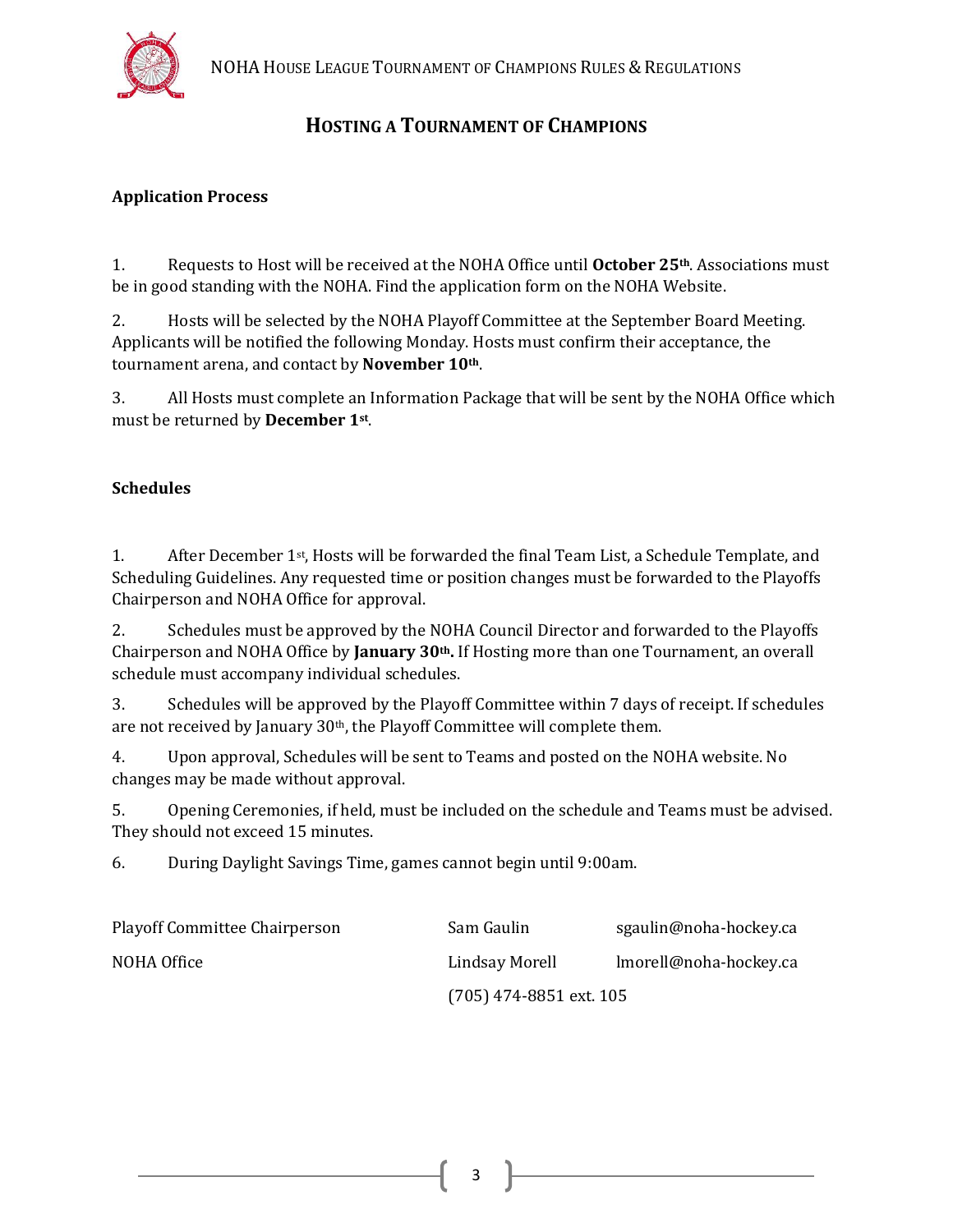

## **TOURNAMENT HOST RESPONSIBILITIES**

#### **The Tournament Host Must:**

1. Provide a table and chair for the NOHA Representative, along with an outlet and an Internet Connection. This table will be for registration, game sheet delivery, score posting, trophy display, and any other NOHA information.

2. Secure appropriate ice time, change rooms, on and off-ice Officials, and volunteers to run the tournament. The Host should book an extra hour of ice in case of delays, or have an agreement with the facility. A minimum of two volunteers must be available at all times during the Tournament.

3. Secure hotel accommodations/room blocks for participating Teams. Hotel information is to be included in the Host Information Package. The Host is not responsible for any accommodation charges.

4. Complete the Tournament Schedule as per the NOHA Schedule Template. Ensure adequate flooding is arranged.

5. Provide game sheets for the tournament. These should be filled in and brought to the NOHA Representative for Teams to sign and Timekeepers to take and deliver back to.

6. Provide warmup and game pucks.

7. Have two sets of sweaters (light and dark) in case of a sweaters conflict.

8. Create a plan to present Opening Ceremonies, MVP Awards, Medals, and the winning Trophy. The NOHA Representative will assist in handing out the Championship Medals and Trophy, but the presentation is to be completed by the Tournament Host.

9. Provide a large, physical scoreboard to be displayed and updated by the Host volunteers.

10. **Uphold the Tournament to NOHA Tournament of Champions standards. Successful tournaments include healthy snacks for players, local promotions, and good organization.**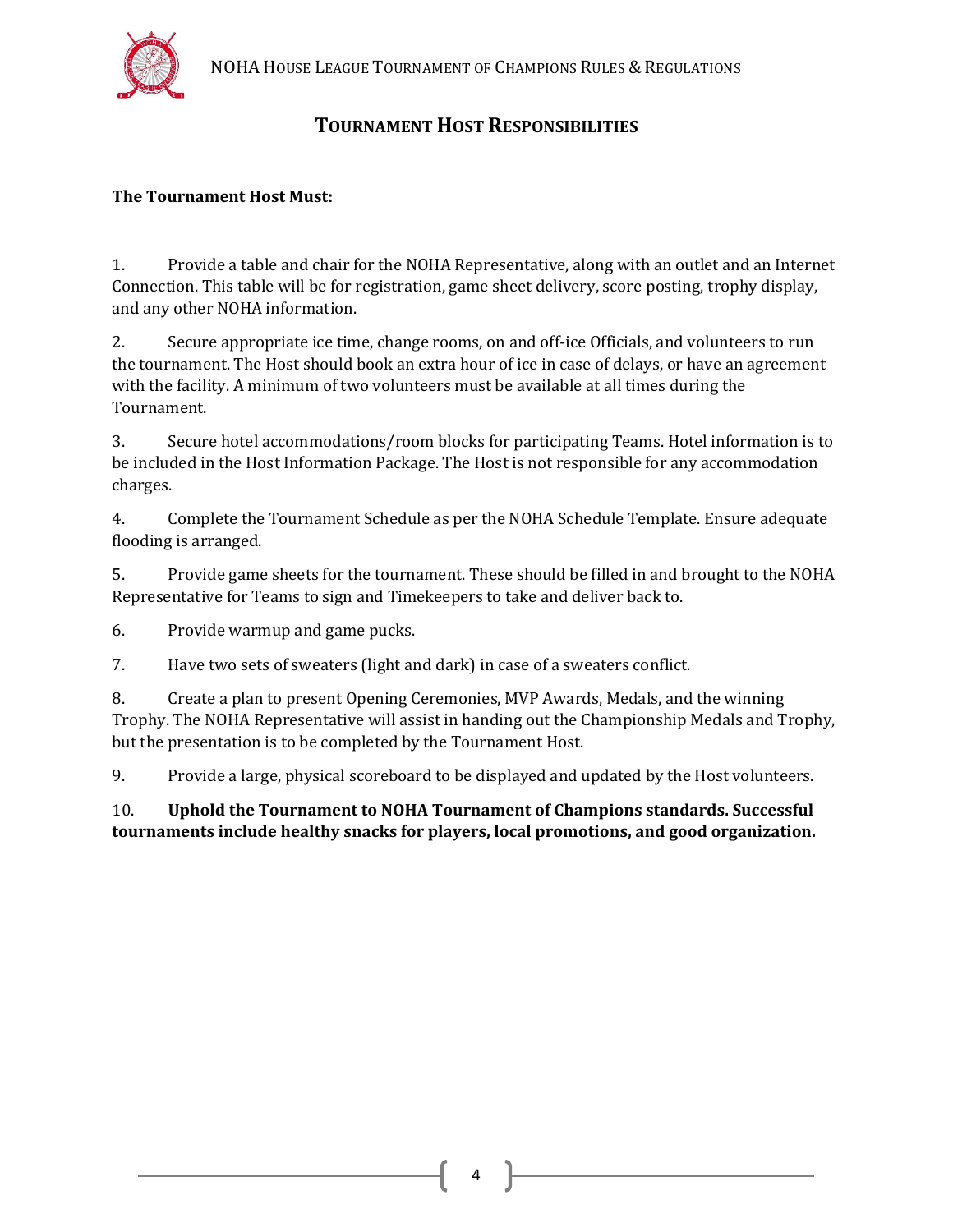

## **TEAM APPLICATION**

1. Teams may submit a Letter of Intention for the NOHA House League Tournament of Champions by completing the Letter of Intention form on the NOHA website.

Applications and fees must be received at the NOHA Office by **December 1st .** This includes the Host Team. After December 1st, if applying Teams have not paid, the Association will be invoiced the fee plus a \$50.00 late fee.

The fees for the 2021-2022 season are as follows:

#### **U13, U15, U18 (\$821 plus \$106.73 HST) – \$927.73**

2. House League Tournament of Champions will have a maximum of ten (10) teams. The Teams will be comprised by randomly selecting one from each District of those that have submitted a Letter of Intent. Where Districts do not have applicable Teams, Teams will be selected from all interested Teams. All Teams will be guaranteed a minimum of three (3) games.

4. A complete Team List/Roster with Player Numbers must be sent to the Host Contact by **January 31st** .

5. Teams should have a set of light and dark sweaters to avoid a sweater conflict.

6. The NOHA Tournament of Champions takes precedence over any other tournaments or league games.

7. The NOHA Tournament of Champions is optional. Please refer to the NOHA Constitution Regulation 11 for all regulations related to the Tournament of Champions.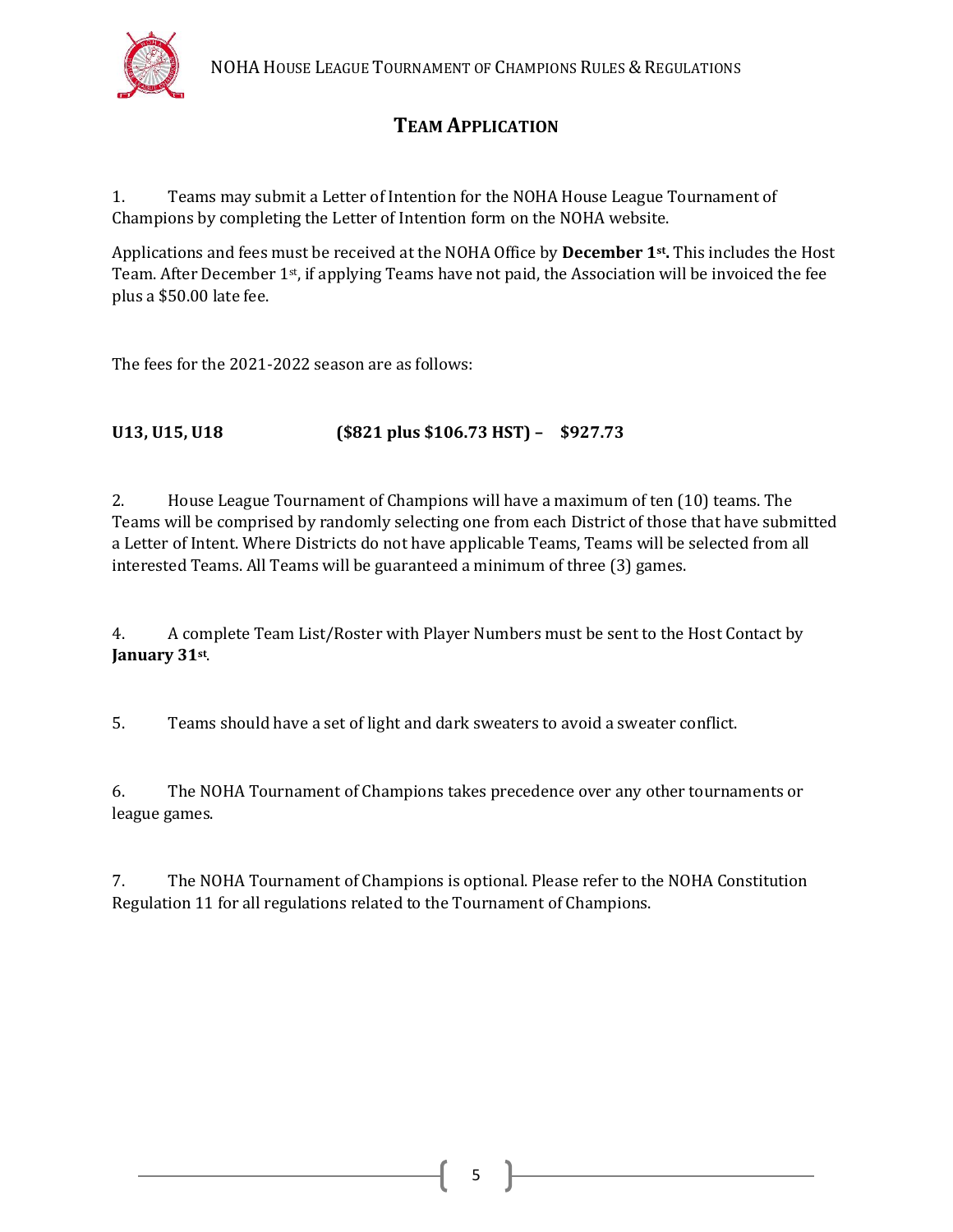

#### **NOHA RESPONSIBILITIES**

#### **The NOHA will:**

- 1. Collect all registration fees.
- 2. Approve all tournament schedules prior to sending.
- 3. Send fee for each entry in the tournament to the Host Centre at least one week prior to the tournament:
	- U13, U15, U18 \$711.00
- 4. Provide Championship and Finalist medallions for presentation at the conclusion of the Tournament of Champions.
- 5. Provide Championship trophy to winning team for presentation and allow the team to keep the trophy until they leave the ice after the Championship game.
- 6. Supply the winning team with a keepsake plaque.
- 7. Ensure that a Council Director or their Appointee will be present at all Tournament games to confirm rosters and update scores.
- 8. Ensure that the Referee-In-Chief or their Appointee will be available should any problems arise.

#### **OFFICIALS**

- 1. The NOHA District Referee-in-Chief will be in charge of the Officials for the Tournament of Champions.
- 2. Should the Referee-in-Chief not be available, they shall appoint a qualified person with the approval of the NOHA Council Director.
- 3. The Officiating system must be one Referee and two Linesmen for Peewee, Bantam, and Midget Games. The Two-Official system will be used for Novice and Atom. Any changes must be requested and approved by the Playoff Committee.
- 4. Playoff rates will be as listed in the NOHA Constitution.
- 5. Game sheets are to be collected by the NOHA Representative after each game or at the end of the first flood in the following game. The NOHA Representative will distribute the game sheets to the teams.
- 6. Timekeepers must be able to properly complete a game sheet and be able to make announcements on the public address system (if available).

6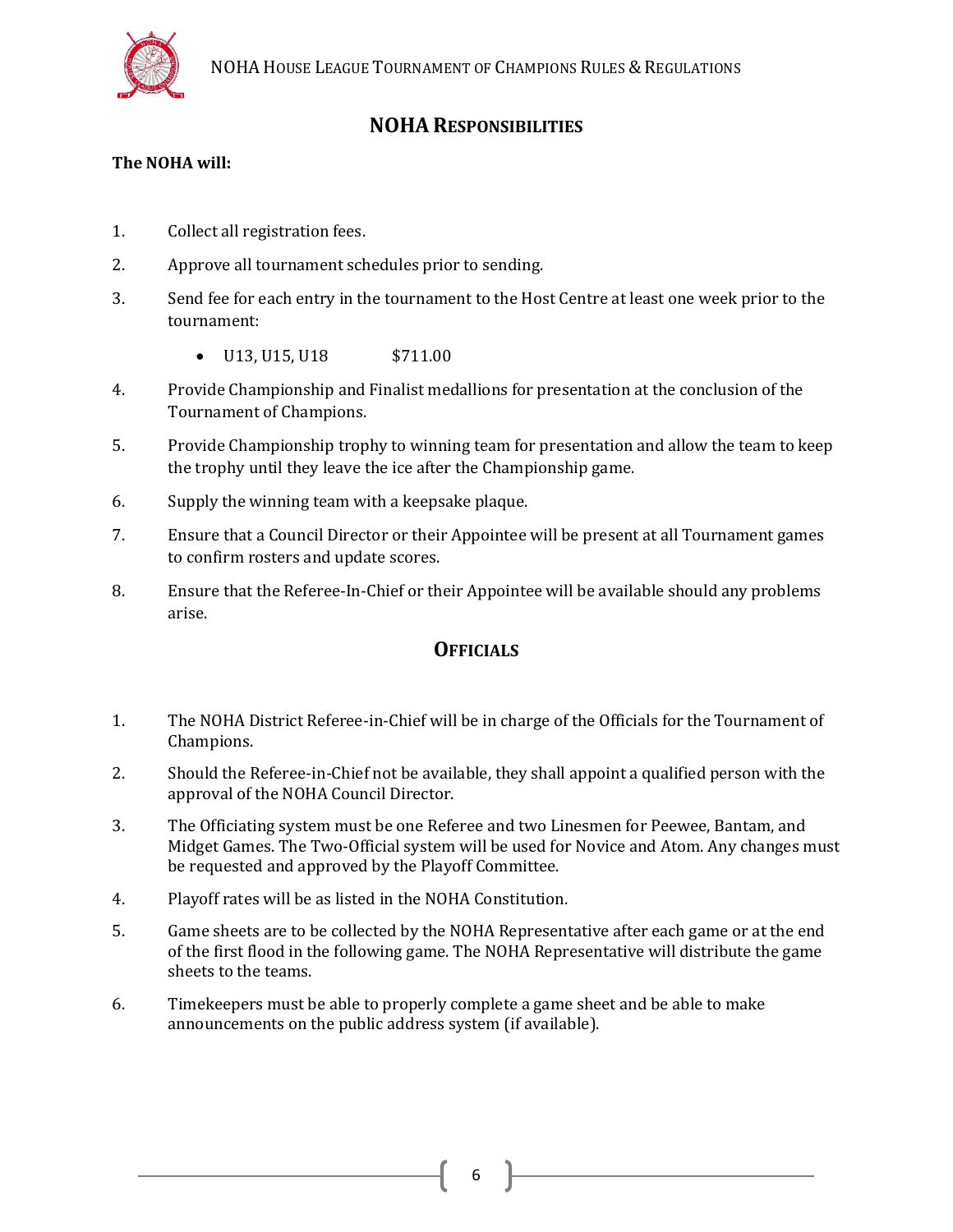

## **TOURNAMENT RULES**

- 1. Teams are guaranteed a minimum of 3 games in Round Robin format leading up to the Semi-Final and Final Games on Sunday.
	- During Round Robin, Teams will be given 2 points for a win, and 1 for a tie.
	- There will be no overtime in Round Robin games.
- 2. At least 3 hours must lapse between games in any series (the end of the  $1<sup>st</sup>$  game and start of 2<sup>nd</sup> game for each team).
	- No games are to be scheduled before 8:00 a.m. or after 9:00 p.m. For Novice & Atom the Round Robin games must be ended by 8:45 p.m.
	- Teams will not play more than two games per day.
- 3. Home Teams should wear light-coloured sweaters and socks, and visiting Teams should wear dark-coloured sweaters and socks. In case of a sweaters conflict, the team with two sets of sweaters will wear the opposite colour, or the Host will provide the extra sweaters.
- 4. All games will be as follows:

|                 | <b>Stop Time (3 Periods)</b> | <b>Scheduling Time</b> |
|-----------------|------------------------------|------------------------|
| ' U13, U15, U18 | 13 minute stop time          | 1 hour & 15 minutes    |
|                 |                              |                        |

**Games are to be played to completion.**

- 5. The ice should be re-surfaced as follows:
	- a) Warm-ups will be 3 minutes in length
	- b) U13, U15, & U18 flood between the 2nd and 3rd period and after the game **OR** every second period. **This must be announced before the start of the Tournament.**
	- c) Overtime after the first 10-minute overtime period, the ice will be resurfaced. It will then be resurfaced every second period.
- 6. NOHA Tournament of Champions will be played under Official Hockey Canada, OHF, and NOHA Rules and Regulations.

8. Time-outs are allowed for all divisions of hockey in the NOHA. Each team shall be permitted to take one 30-second time-out during the course of regular playing time or overtime.

9. Team Representatives must sign the NOHA Team Roster in front of NOHA Representative at registration. Once the roster has been declared, it cannot be changed.

7

- 10. Affiliated players will be allowed among the Team's 19 players and must be declared at registration.
	- If two affiliated teams play the same weekend, the names should be included at registration on the Hockey Canada Approved Roster Sheet. The only time they can use these affiliated players is when the lower team has finished their series.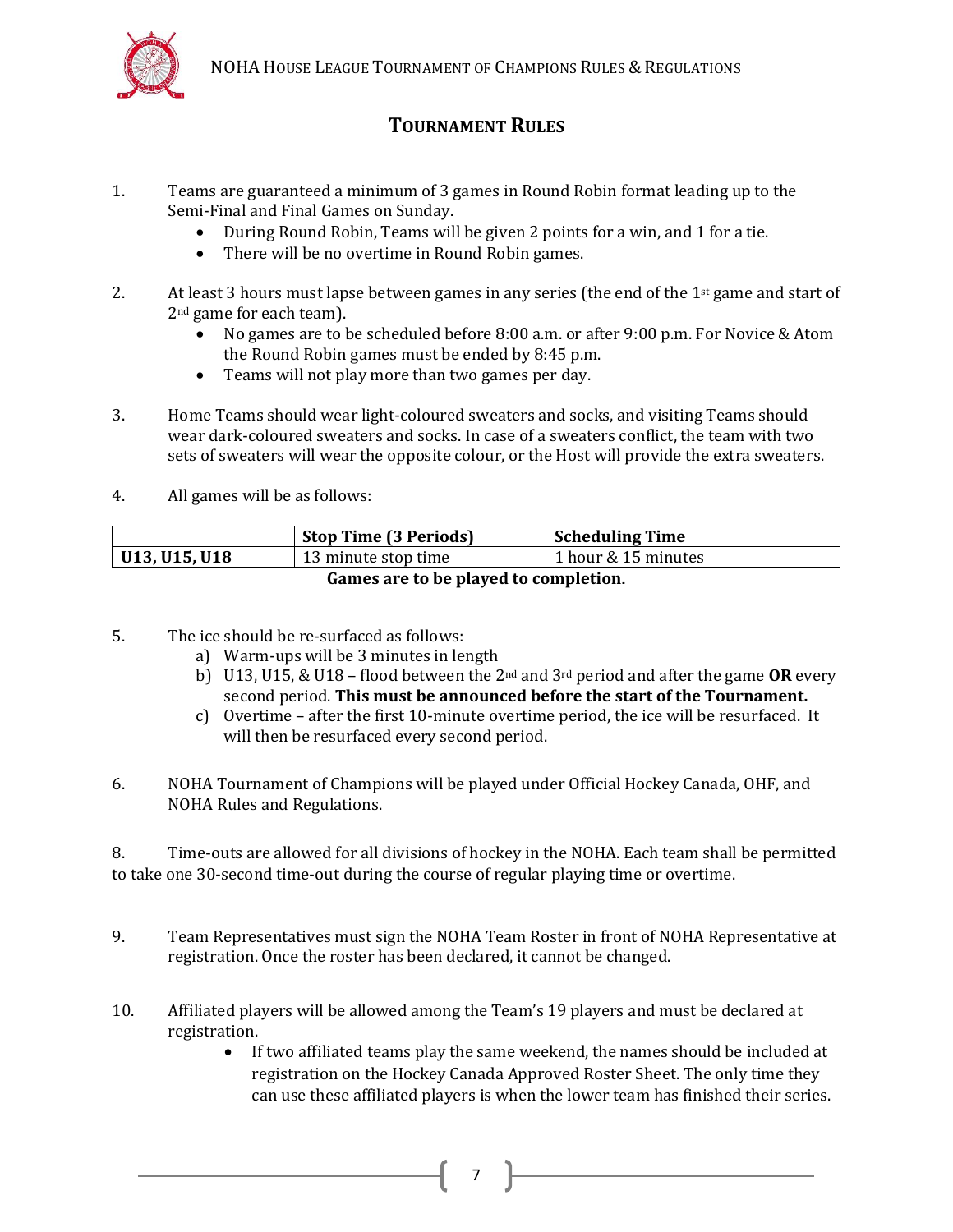

11. If any player or team official is ordered to the dressing room for the balance of the game, they shall be subject to further disciplinary action as deemed necessary by the NOHA Representative.

12. Game Forfeit (as per OHF Regulation A 7) – A team does not appear for that game. When a game is declared forfeited due to the non-appearance of the team (Hockey Canada Rule 78 d), the team in attendance shall be declared the winner and the score recorded as 5-0. Please refer to OHF Regulation A7 for other game forfeiture situations.

#### 13. TIE BREAKING – **See Tie-Breaking Document.**

14. In the Semi-Final and Championship games, the Home team will be determined by the following:

| One Division               | Home Team is the highest placed in Round Robin                                       |
|----------------------------|--------------------------------------------------------------------------------------|
| <b>Two Equal Divisions</b> | If two first-place Teams win Semi-Finals, then the two-                              |
|                            | Team tie breaking rule is used.<br>If one Team won their Division and the other came |
|                            |                                                                                      |
|                            | second, the Team that won will be Home Team.                                         |
|                            | If the Teams come from the same Division, then the                                   |
|                            | First-Place Team will be Home.                                                       |
| Seven or Nine Teams        | Coin Toss by NOHA Representative in presence of a                                    |
|                            | representative from both Teams.                                                      |

- 16. The Semi-Final and Final games will be played until a Winner is declared. If at the end of regulation time the score is still tied, the teams shall take a two-minute rest at their benches and the following will then apply:
	- i.) If the Referee feels it is necessary, they may order the ice to be cleaned at the end of the three regulation periods
	- ii.) Teams shall not change ends
	- iii.) The puck shall be faced off at centre ice and the play shall continue with a tenminute sudden-victory overtime period.
	- iv.) If the score is still tied after the sudden-victory ten-minute period, the teams take normal break between periods and return to play sudden victory periods of normal length per division. They now change ends.
	- v.) The ice will be resurfaced after the first 10-minute overtime period, then be resurfaced every second period.
	- vi.) Any overtime period is considered part of the game and all unexpired penalties remain in force.
	- vii.) If either team declines to play in the necessary overtime period(s), the game will be declared a loss for that team.
	- viii.) The NOHA Representative or their Appointee has the authority to render a decision under any emergency situation.

8